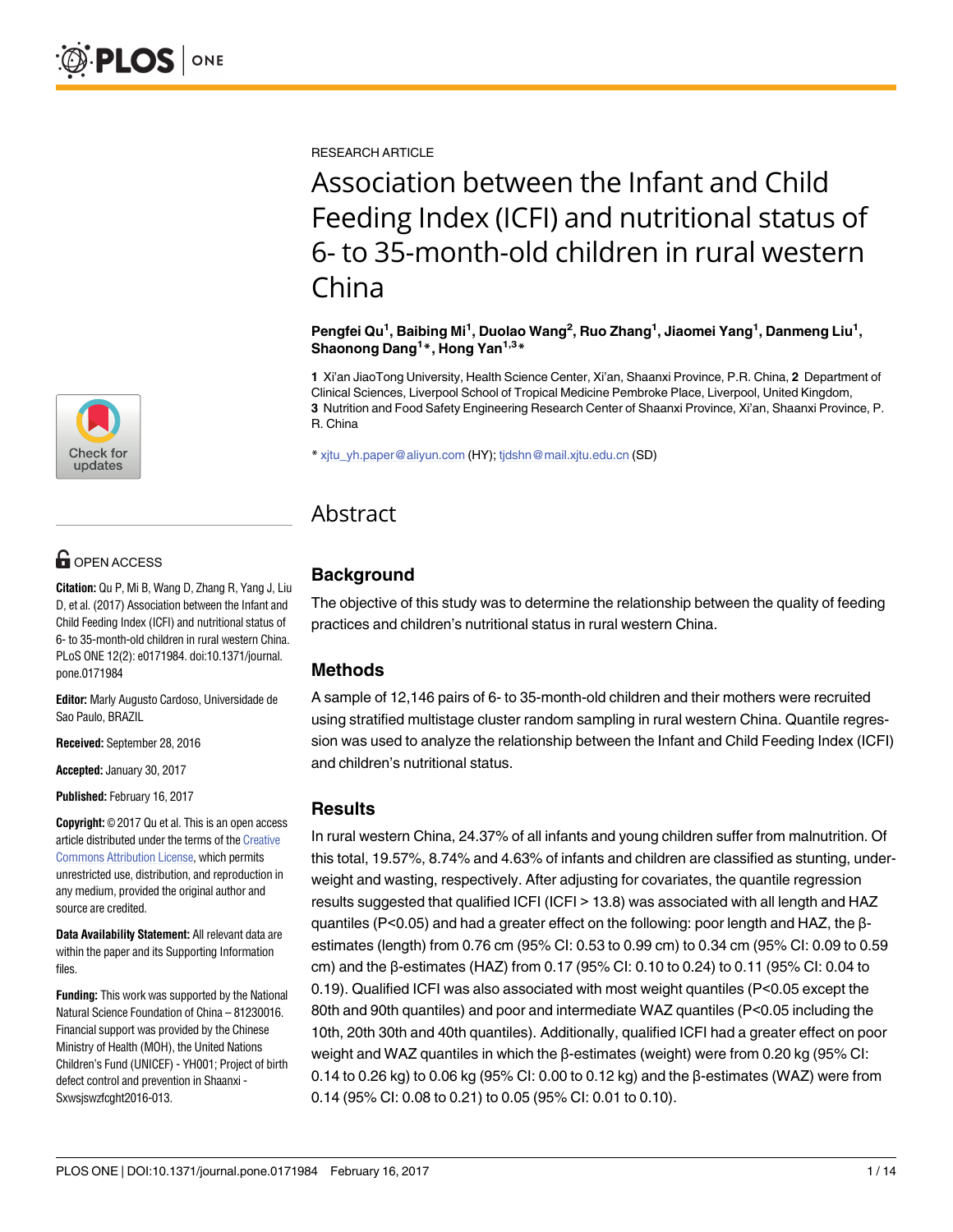<span id="page-1-0"></span>

**Competing interests:** The authors have declared that no competing interests exist.

#### **Conclusions**

Feeding practices were associated with the physical development of infants and young children, and proper feeding practices had a greater effect on poor physical development in infants and young children. For mothers in rural western China, proper guidelines and messaging on complementary feeding practices are necessary.

#### **Introduction**

Malnutrition, a prevalent disease in children in developing counties, seriously affects children's growth, development and health. Improving children's nutritional status and reducing the prevalence of malnutrition to promote their physical and mental development are greatly important [\[1,2\]](#page-12-0). In the 2016 State of the World's Children report, the United Nations Children's Fund (UNICEF) noted that the prevalence of moderate or severe stunting in children under 5 years old was 9%, and the prevalence of moderate or severe underweight was 3% in China [\[3\]](#page-12-0). China's western region is sparsely populated with complex terrain, economic stagnation and low levels of maternal and child health care. Therefore, understanding the nutritional status of infants and children in western China and exploring the factors that influence it are important for improving infant and child nutrition and growth in this region. From 2001 to 2005, the Chinese Ministry of Health (MOH) and UNICEF performed a Rural Primary Health Care Project (PRHC) in forty-five counties of 10 rural, western Chinese provinces. Using program data from 2005, the objective of this study was to analyze the relationship between the Infant and Child Feeding Index (ICFI) and children's nutritional status in rural western China in 2005.

#### **Materials and methods**

#### Study design and participants

This cross-sectional study, part of the Rural Primary Health Care Project, was conducted in rural western China in 2005. In total, 14,112 women and children from ten provinces were enrolled, and a written informed consent was obtained from each adult participant at the start of the survey. Considering the hierarchical structure of Chinese administrative districts and the varied population distributions among the provinces, a stratified 3-stage probability proportional to size sampling method was employed in this study. Forty-five counties were selected in terms of social and economic development by MOH and UNICEF. All counties were poor economy and higher willing-ness to participate in the project. Within each county, five townships were randomly selected; within each township, four villages were randomly selected. Within each village, 16 families were randomly selected, from which a woman with children under the age of 3 was selected to participate in the study. All of the women were interviewed in-person by trained professional interviewers from the Xi'an Jiaotong University College of Medicine.

The World Health Organization (WHO) recommends that babies receive nutritionally adequate and safe complementary foods after 6 months of exclusive breastfeeding. There were less than 60 children over 3 years old in this study. Taking into account the WHO recommendations about complementary feeding and this composition of children's ages, mothers and children below 6 months old and aged 36 months or older were eliminated from the study. The inclusion criteria for participation in the study was that child were 6–35 months old and mother consented to participate in this project. And exclusion criteria were that child was less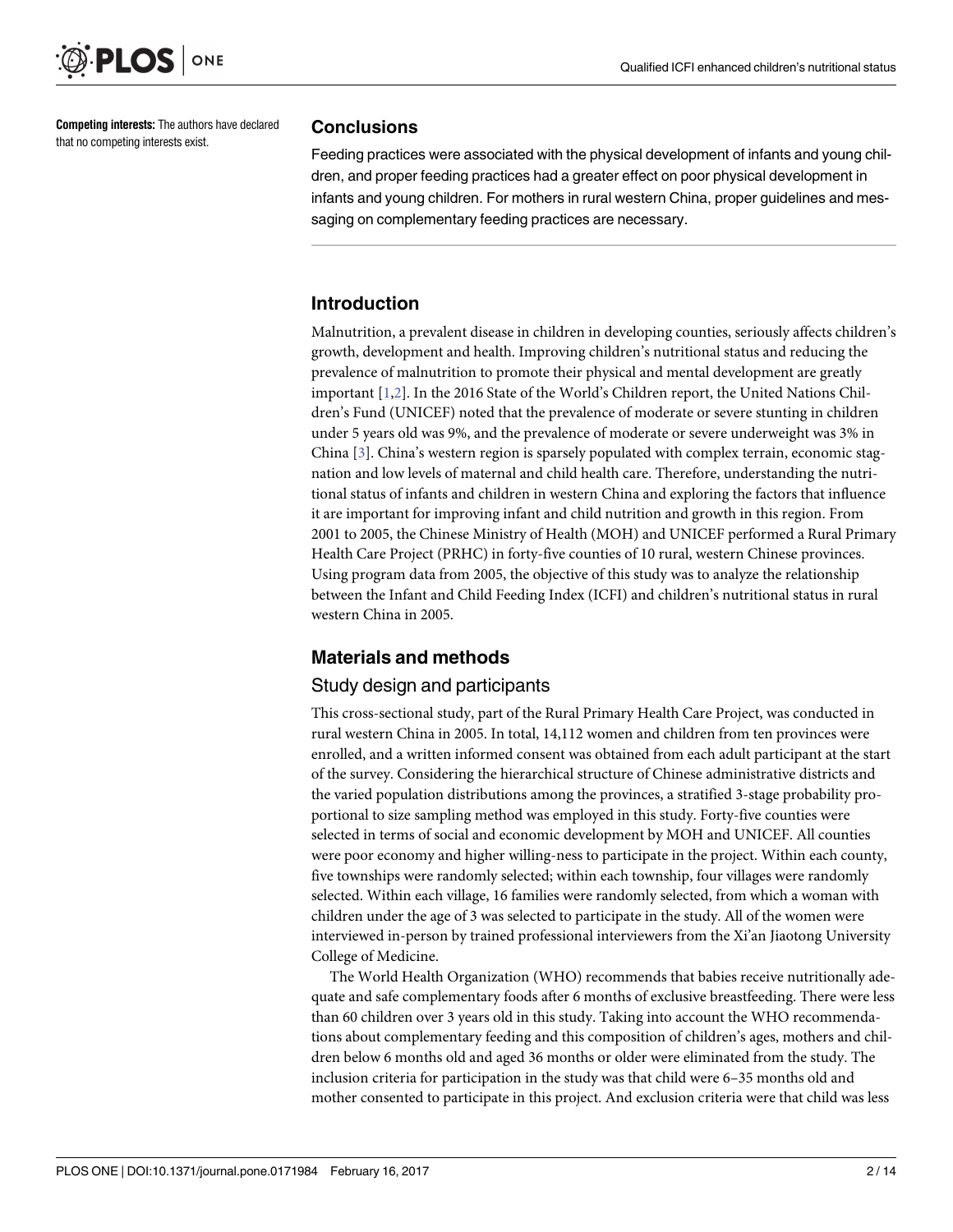<span id="page-2-0"></span>than 6 months old or child was aged 36 months or older and mother refused to participate in this project. The study included 12,146 pairs of mothers and their children between the ages of 6 and 35 months.

#### Assessment of child nutritional status

Anthropometric measurements, including height and weight, were used to assess infant and child nutrition. The recumbent lengths of all infants and children in the study were measured with a standard calibrated board accurate to the nearest 1 mm (Model WB-II, Beijing Tractor Company No. 6 Measuring Factory, Beijing, China). Tared weighting was used to measure child's weight. Mother was to be weighted first alone, and mother with handing child was to be weight secondly. The difference of twice weight was child's weight. All children were weighted with minimal clothing. All weights were measured to the nearest 500 g with a standard calibrated balance scale (Model YGZ-12, Wuxi Measurement Factory, Wuxi, China). Measurements were performed according to recommended standard methods by trained interviewers. Nutritional status was assessed based on the WHO Multicenter Growth Reference Study Standards (2006). We calculated the Z-scores of height for age (HAZ), weight for age (WAZ) and weight for height (WHZ) based on the WHO guidelines. Malnutrition was assessed based on the WHO Child Growth Standards (WHO, 2006) [\[4\]](#page-12-0).

stunting–proportion of children with height-for-age below –2 standard deviations (SD);

underweight–proportion of children with weight-for-age below –2 SD;

wasting–proportion of children with weight-for-height below –2 SD;

Malnutrition in children was defined as stunting, underweight, or wasting.

#### Feeding information and definition

All of the participants were interviewed in-person, and data were collected on the children's health care, morbidity, anthropometry, and feeding practices, as well as the mother's health care. Moreover, data were also collected on related information such as family background and living environment. When necessary, fathers were asked to help the mothers provide family background information. A specially designed family questionnaire was used for the data collection. Family questionnaire covered breastfeeding practice including initial time and duration of breastfeeding and complementary feeding practice including time, frequency and type of introduced food. According to WHO complementary feeding guiding principle of infant and young children and related study of infant and young children feeding in Western China, this study used introduced time and frequency of grains, egg, fresh milk, formula, bean products, fish, meat (beef, mutton and pork), fruits and vegetables to represent complementary feeding practice  $[5-7]$ . In this study, we mainly utilized the feeding data, which included information on complementary feeding practices. All of the feeding information was obtained through interviews with the mothers.

The following definitions of nutrition and feeding indicators are used in this paper:

'Infant and Child Feeding Index': Based on initial findings, the ICFI was developed using the following: a method proposed by Ruel and Menon [\[8](#page-13-0)], an ICFI scoring system developed by Lai Jian-qiang and the Nutrition and Health Survey of the Chinese People [[9\]](#page-13-0), and the WHO feeding recommendations. The ICFI was separated by the 3 age groups: 6–8.99 months, 9–11.99 months and 12–35.99 months ([Table](#page-3-0) 1). To take into account the recommendations of the National Institute for Nutrition and Health, Chinese Center for Disease Control and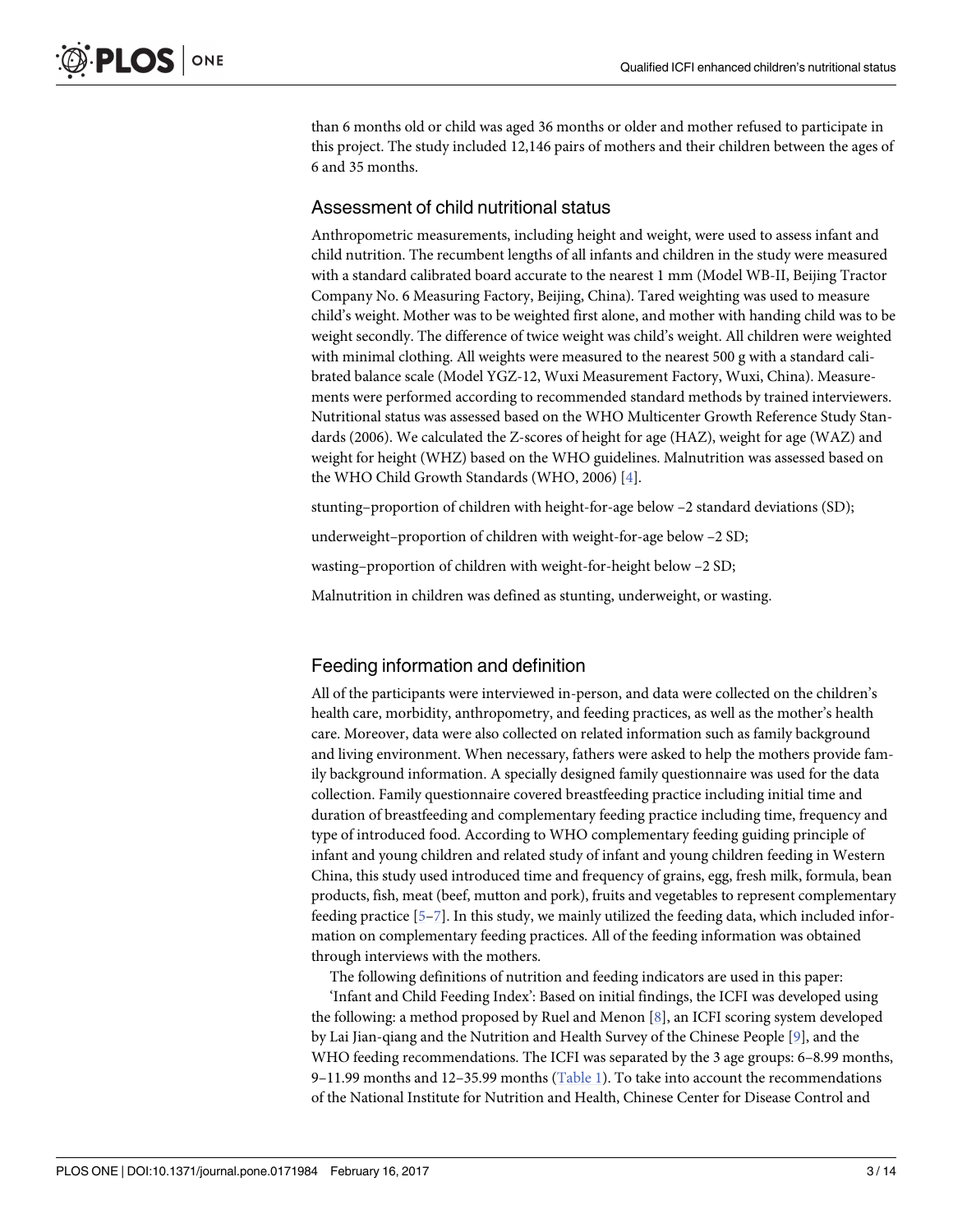<span id="page-3-0"></span>

#### **[Table](#page-2-0) 1. Components and scores of ICFI by age group.**

| Variables                                  | $6 - 8$ months                        | 9~11 months                           | 12~35 months                          |
|--------------------------------------------|---------------------------------------|---------------------------------------|---------------------------------------|
| Breastfeeding                              | $No = 0$                              | $No = 0$                              | $No = 0$                              |
|                                            | $Yes = 2$                             | $Yes = 2$                             | $Yes = 1a$                            |
| Bottle feeding                             | $No = 1$                              | $No = 1$                              | $No = 1$                              |
|                                            | $Yes = 0$                             | $Yes = 0$                             | $Yes = 0$                             |
| Grains                                     | $\leq$ 1 time/month = 0               | $<$ 1 time/month = 0                  | $<$ 1 time/month = 0                  |
|                                            | 2-3 times/month~1 time/<br>week $= 1$ | 2-3 times/month~1 time/<br>$week = 1$ | 2-3 times/month~1 time/<br>week $= 1$ |
|                                            | $>2-3$ times /week = 2                | $>2-3$ times /week = 2                | $>2-3$ times /week = 2                |
| Egg                                        | $\leq$ 1 time/month = 0               | $\leq$ 1 time/month = 0               | $<$ 1 time/month = 0                  |
|                                            | 2-3 times/month~1 time/<br>week $= 1$ | 2-3 times/month~1 time/<br>$week = 1$ | 2-3 times/month~1 time/<br>$week = 1$ |
|                                            | $>2-3$ times /week = 2                | $>2-3$ times /week = 2                | $>2-3$ times /week = 2                |
| Milk                                       | $\leq$ 1 time/month = 0               | $\leq$ 1 time/month = 0               | $<$ 1 time/month = 0                  |
|                                            | 2-3 times/month~1 time/<br>week $= 1$ | 2-3 times/month~1 time/<br>week $= 1$ | 2-3 times/month~1 time/<br>week $= 1$ |
|                                            | $>2-3$ times /week = 2                | $>2-3$ times /week = 2                | $>2-3$ times /week = 2                |
|                                            |                                       |                                       | $\geq$ 4 times /week = 3              |
| Formula                                    | $\leq$ 1 time/month = 0               | $\leq$ 1 time/month = 0               | $<$ 1 time/month = 0                  |
|                                            | 2-3 times/month~1 time/<br>week $= 1$ | 2-3 times/month~1 time/<br>week $= 1$ | 2-3 times/month~1 time/<br>week $= 1$ |
|                                            | $>2-3$ times /week = 2                | $>2-3$ times /week = 2                | $>2-3$ times /week = 2                |
| Bean products                              | $\leq$ 1 time/month = 0               | $<$ 1 time/month = 0                  | $\leq$ 1 time/month = 0               |
|                                            | 2-3 times/month~1 time/<br>week $= 1$ | 2-3 times/month~1 time/<br>week $= 1$ | 2-3 times/month~1 time/<br>week $= 1$ |
|                                            | $>2-3$ times /week = 2                | $>2-3$ times /week = 2                | $>2-3$ times /week = 2                |
| Fish                                       | $\leq$ 1 time/month = 0               | $\leq$ 1 time/month = 0               | $\leq$ 1 time/month = 0               |
|                                            | 2-3 times/month~1 time/<br>week $= 1$ | 2-3 times/month~1 time/<br>week $= 1$ | 2-3 times/month~1 time/<br>week $= 1$ |
|                                            | $>2-3$ times /week = 2                | $>2-3$ times /week = 2                | $>2-3$ times /week = 2                |
| Meat                                       | $\leq$ 1 time/month = 0               | $\leq$ 1 time/month = 0               | $\leq$ 1 time/month = 0               |
| (beef, mutton and pork)                    | 2-3 times/month~1 time/<br>week $= 1$ | 2-3 times/month~1 time/<br>week $= 1$ | 2-3 times/month~1 time/<br>week $= 1$ |
|                                            | $>2-3$ times /week = 2                | $>2-3$ times /week = 2                | $>2-3$ times /week = 2                |
| Fruits and vegetables                      | $\leq$ 1 time/month = 0               | $\leq$ 1 time/month = 0               | $\leq$ 1 time/month = 0               |
|                                            | 2-3 times/month~1 time/<br>week $= 1$ | 2-3 times/month~1 time/<br>week $= 1$ | 2-3 times/month~1 time/<br>week $= 1$ |
|                                            | $>2-3$ times /week = 2                | $>2-3$ times /week = 2                | $>2-3$ times /week = 2                |
| First complementary feeding time           | <4 months or $\geq$ 9 months = 0      | <4 months or $\geq$ 9 months = 0      | <4 months or $\geq$ 9 months = 0      |
|                                            | $4-5$ months = 1                      | $4-5$ months = 1                      | $4-5$ months = 1                      |
|                                            | $6-8$ months = 2                      | $6 - 8$ months = 2                    | $6-8$ months = 2                      |
| Dietary diversity                          | $0$ kind = $0$                        | $0$ kind = $0$                        | $0$ kind = $0$                        |
| (egg, milk, bean products, fish, meat, and | $1 - 3$ types = 1                     | $1 - 3$ types = 1                     | $1 - 3$ types = 1                     |
| others <sup>b</sup> )                      | $>4$ types = 2                        | $\geq$ 4 types = 2                    | $\geq$ 4 types = 2                    |
| <b>Total scores</b>                        | 23                                    | 23                                    | 23                                    |
| Qualified ICFI                             | > 13.8                                | > 13.8                                | > 13.8                                |
| <b>Unqualified ICFI</b>                    | $\leq$ 13.8                           | $\leq$ 13.8                           | ${\le}13.8$                           |

a: assign 'Breastfeeding Yes = 1' because the infant at 12–35 months had difficulty continuing breastfeeding. b: 'others' includes grains, formula, fruits and vegetables.

doi:10.1371/journal.pone.0171984.t001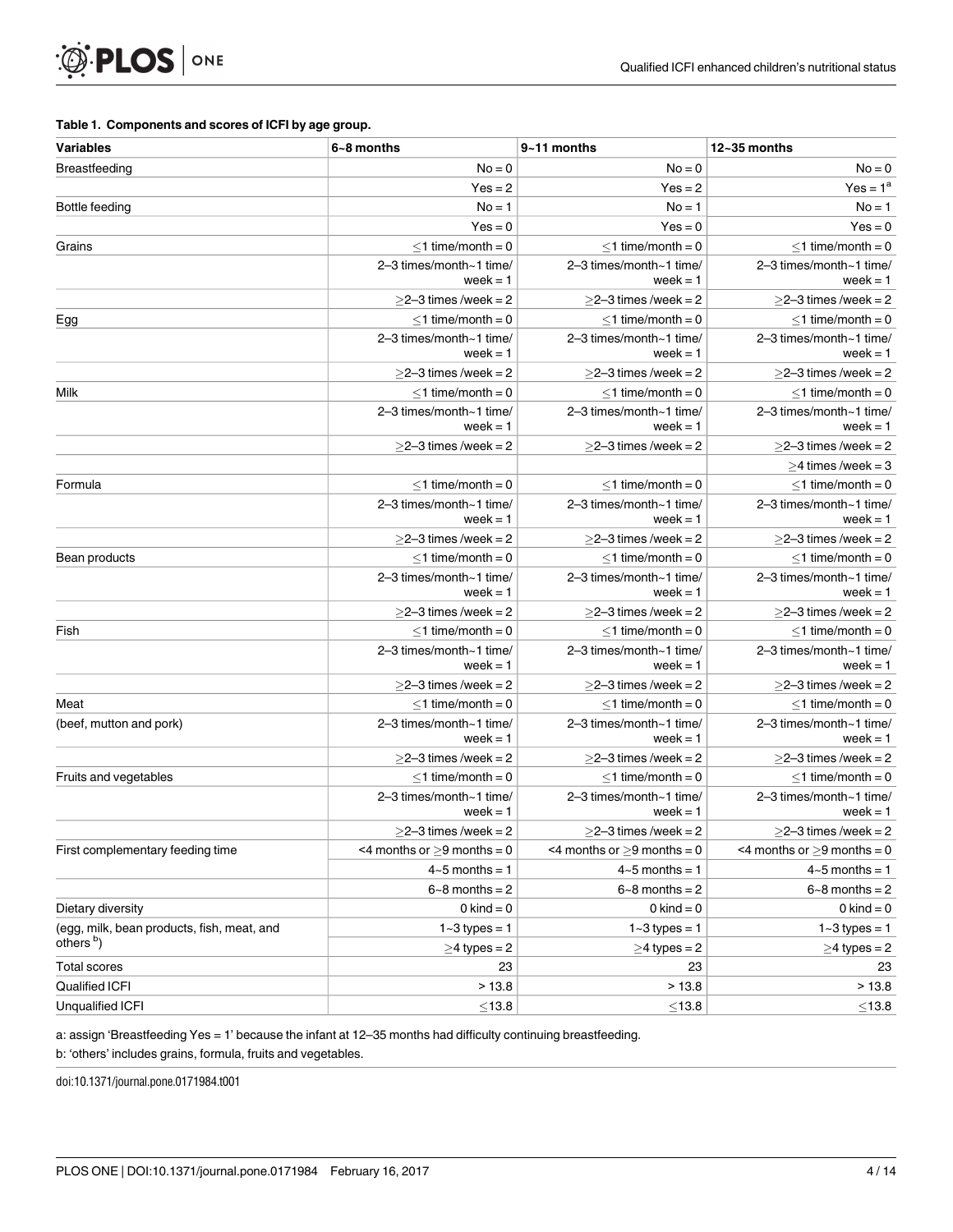<span id="page-4-0"></span>Prevention, qualified ICFI refers to a score exceeding 60% of the total ICFI score. In this paper, qualified ICFI  $>$  13.8 and unqualified ICFI  $\leq$  13.8 ([Table](#page-3-0) 1).

#### Quality control

All of the interviewers were trained with the same guidelines before the study. A quality control system was constructed during the study, and interviewers checked themselves and were checked by other interviewers and by a supervisor. Re-interviews were necessary when logistical questions or missing values were found.

#### Statistical analysis

The sample size was 12,146 pairs of mothers and their children. A database was designed using EpiData Version 3.02 (The EpiData Association, Odense, Denmark), and data entries were duplicated. To identify the economic status of the participants, a wealth index was established using a principal component analysis of household assets, facilities and income (Household Vehicles: none, bicycle, motorcycle, tractor or car; Household Television Sets: none, black and white television sets or color television sets; Water Source: tap water or not; Household Income: farming or animal husbandry only or farming or animal husbandry and others). This procedure standardized the indicator variables (calculating z-scores); the factor coefficient scores (factor loadings) were calculated; and, for each household, the indicator values were multiplied by the loadings and summed to produce the household's index value. In this process, the first of the factors produced was used to represent the wealth index, and participants' economic status was categorized into 3 groups: poor, moderate, and rich [\[10\]](#page-13-0). Initially, the descriptive data on participants' characteristics were summarized using the mean and standard deviation for continuous variables. Counts and proportions were used for the categorical variables. Chi-squared tests were performed to compare the categorical variables. To compare continuous variables among the groups, an analysis of covariance (normally distributed variables) or the Kruskal-Wallis test (abnormally distributed variables) were used.

Generalized estimating equations (GEE) model was used to analyze the relationship between ICFI and children's nutritional status. Ethnic group, province, county rank, wealth index, mother's education, mother's age, parity, child's gender and child's age were variables that were controlled for in GEE models.

Quantile regression (QR) extends a regression model to conditional quantiles of the response variable, such as the 90th percentile. Quantile regression is particularly useful when the rate of change in the conditional quantile, expressed by the regression coefficients, depends on the quantile. An advantage of quantile regression over a least squares regression is its flexibility in modeling data that have heterogeneous conditional distributions  $[11-14]$ . Quantile regression was used to detect an association between qualified ICFI and children's nutritional status (length, weight, HAZ, WAZ and HAZ). In the quantile regression, 9 quantiles of length, weight, HAZ, WAZ and WHZ were selected (10th to 90th, step by 10th) from lowest to highest children's nutritional status. Regression coefficients for each quantile and their 95% confidence intervals (95% CI) were computed for qualified ICFI using unqualified ICFI as a reference. The multivariate linear regression, which was based on the ordinary least squares (OLS), explained the mean value of children's nutritional change by qualified ICFI. Ethnic group, province, county rank, wealth index, mother's education, mother's age, parity, child's gender and child's age were adjusted in the quantile regression.

All of the analyses were performed with SPSS Version 13.0 (Statistical Package For Social Science, Inc., Chicago, IL, USA) and SAS 9.3 (SAS Institute Inc., Cary, NC). The level of significance was set at *p<*0.05.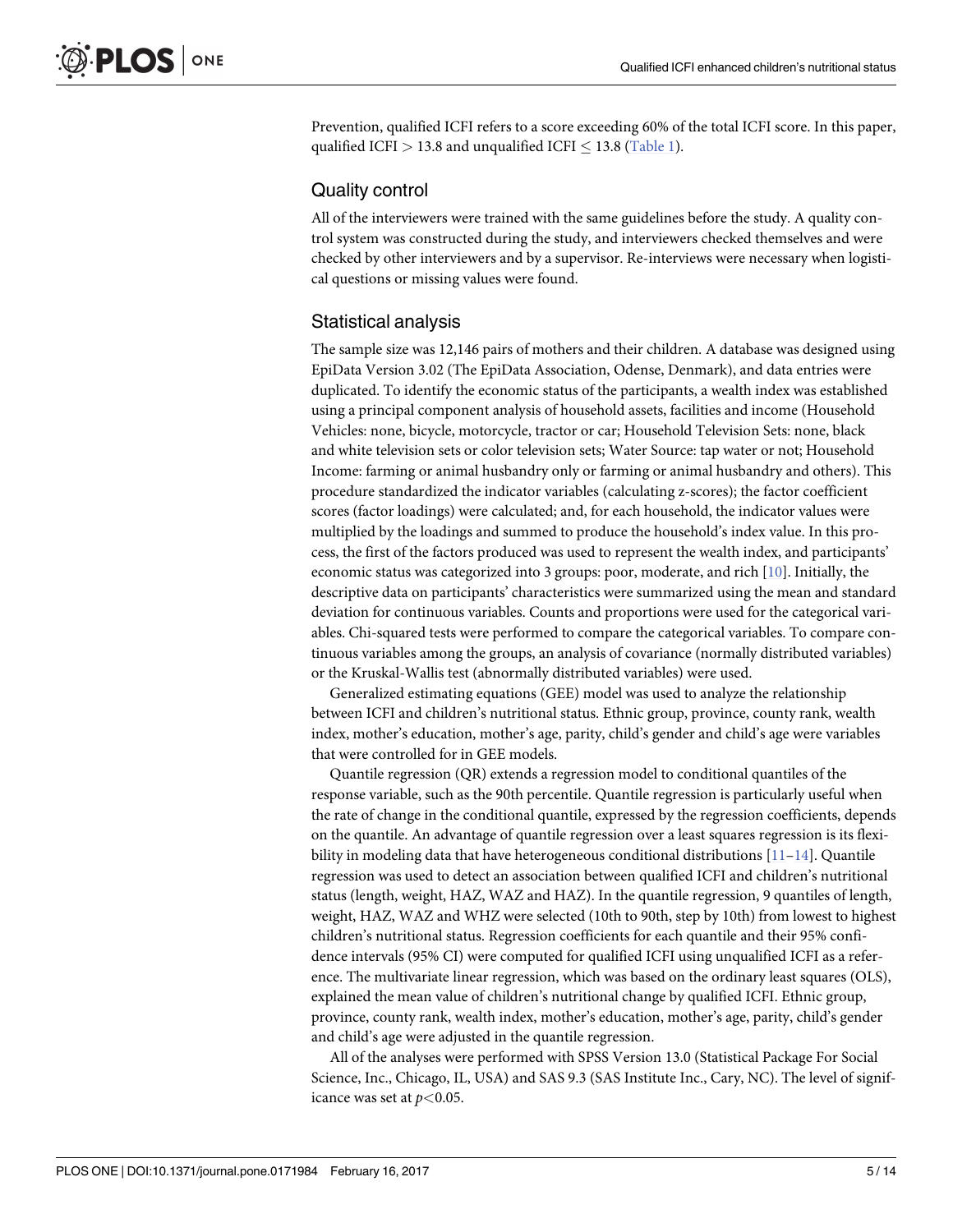#### <span id="page-5-0"></span>Ethics statement

The ethics committee of Xi'an Jiaotong University College of Medicine approved this study. Written informed consent was obtained from all of the adult participants in this study after a detailed explanation of the research.

#### **Results**

#### Sociodemographic characteristics and nutritional status of children

The details of the sample and distribution of the major demographic variables are shown in [Table](#page-6-0) 2. There were 7,800 Han; 1,060 Uygur; 712 Tibetan; 610 Zhuang; and 1964 other minority children. The greatest number of children came from Xinjiang province, while the least number of children came from Gansu province. There were 3,175 children aged 6–11 months; 5,151 children aged 12–23 months; and 3,820 children aged 24–35 months. There was no clustering in children's age.

In rural western China, 24.37% of infants and young children had malnutrition. Stunting was found in 19.57%; underweight was found in 8.74%; and wasting was found in 4.63% of infants and children. Significant differences were found in children's length, weight, HAZ, WAZ, WHZ, stunting rate, underweight rate, wasting rate and malnutrition rate among different ethnic groups, provinces, county rank groups, wealth index groups, children's age groups [\(Fig](#page-8-0) 1), and mothers' educational levels (P*<*0.05). There were no differences in children's length, weight and WHZ among different parity groups (P*>*0.05). There were no differences in children's WHZ by gender (P*>*0.05). There were no differences in children's WAZ, WHZ, underweight rate and wasting rate among mothers' age groups(P*>*0.05).

The distribution of ICFI of children in the study was similar to a normal distribution [\(Fig](#page-9-0) [2\)](#page-9-0). The mean of the ICFI was 13.64, and the standard deviation was 3.48. The median of the ICFI was 14. The top three ICFI scores were 14, 15, and 16, accounting for 10.17%, 10.33% and 9.71% of the total, respectively.

#### Association between qualified ICFI and children's malnutrition

In [Table](#page-6-0) 2, generalized estimating equations models indicated that qualified ICFI were protective factors for child malnutrition. Generalized estimating equations models showed that children with qualified ICFI were less likely to be classified as stunting, underweight, wasting and overall malnutrition than children with unqualified ICFI (OR =  $0.77$ ,  $95\%$  CI =  $0.69-0.85$ ;  $OR = 0.75$ , 95% CI = 0.64–0.86; OR = 0.81, 95% CI = 0.67–0.98; OR = 0.76, 95% CI = 0.69– 0.84). Related variables (ethnic group, province, county rank, wealth index, mother's education, mother's age, parity, child's gender and child's age) were adjusted in GEE models.

#### Association between qualified ICFI and children's physical development

In [Table](#page-6-0) 2, the ANOVA results show a statistically significant difference in children's length, weight, HAZ and WAZ among different ICFI groups (qualified ICFI groups and unqualified ICFI groups) (P*<*0.001, P*<*0.001, P*<*0.001, P*<*0.001). However, there was no difference in children's WHZ among different ICFI groups ( $P = 0.541$ ). Furthermore, the mean value for children's length was 80.43 (7.66) cm for qualified ICFI groups and 77.94 (8.15) cm for unqualified ICFI groups (P*<*0.001). The mean value for children's weight was 10.51 (1.94) kg for qualified ICFI groups and 9.98 (2.04) kg for unqualified ICFI groups (P*<*0.001). The mean value for children's HAZ was -0.82 (1.40) for qualified ICFI groups and -0.92 (1.47) for unqualified ICFI groups (P*<*0.001). The mean value for children's WAZ was -0.46 (1.11) for qualified ICFI groups and -0.54 (1.22) for unqualified ICFI groups (P*<*0.001).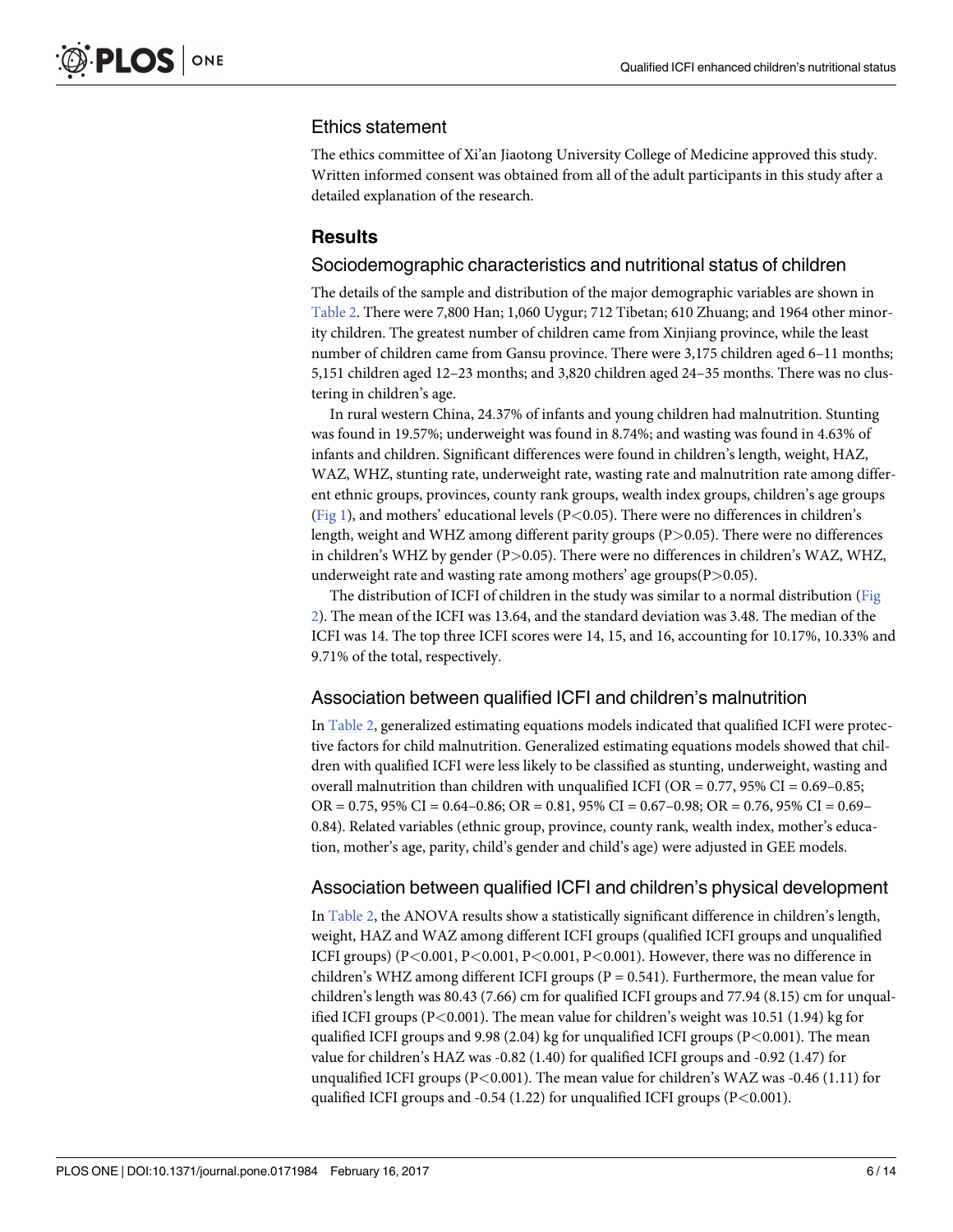# <span id="page-6-0"></span>O PLOS ONE

#### **[Table](#page-5-0) 2. Sociodemographic characteristics and nutritional statusa of children in rural western China, 2005.**

|                  |                   | N     | $\%$  | Length<br>(cm)      | Weight<br>(kg)      | HAZ $(z -$<br>score)  | WAZ (z-<br>score) | WHZ (z-<br>score)     | <b>Stunting</b><br>(%) | <b>Underweight</b><br>$(\%)$ | Wasting<br>$(\%)$ | <b>Malnutrition</b><br>(%) |
|------------------|-------------------|-------|-------|---------------------|---------------------|-----------------------|-------------------|-----------------------|------------------------|------------------------------|-------------------|----------------------------|
| Ethnic<br>groups |                   |       |       |                     |                     |                       |                   |                       |                        |                              |                   |                            |
|                  | Han               | 7,800 | 64.22 | 79.76<br>±8.13      | 10.39<br>±1.99      | $-0.73$<br>±1.41      | $-0.40$<br>±1.13  | 0.02<br>±1.16         | 16.24                  | 6.77                         | 4.18              | 20.69                      |
|                  | Uygur             | 1,060 | 8.73  | 78.15<br>$\pm 7.36$ | 9.82<br>±1.91       | $-1.16$<br>$\pm 1.36$ | $-0.82$<br>±1.06  | $-0.28$<br>±1.00      | 23.48                  | 11.80                        | 5.42              | 28.49                      |
|                  | Tibetan           | 712   | 5.86  | 78.94<br>±7.68      | 10.54<br>±1.95      | $-1.18$<br>$\pm 1.59$ | $-0.37$<br>±1.13  | 0.39<br>±1.20         | 28.92                  | 7.17                         | 2.55              | 32.01                      |
|                  | Zhuang            | 610   | 5.02  | 76.04<br>±7.14      | 9.28<br>±1.77       | $-1.30$<br>±1.32      | $-1.00$<br>±1.13  | $-0.40$<br>±1.26      | 29.42                  | 17.08                        | 8.11              | 37.23                      |
|                  | Others            | 1,964 | 16.17 | 78.84<br>$\pm 7.91$ | 10.16<br>±2.08      | $-1.01$<br>±1.46      | $-0.59$<br>±1.26  | $-0.07$<br>$\pm 1.27$ | 23.55                  | 12.44                        | 5.55              | 29.20                      |
|                  | P value           |       |       | < 0.001             | < 0.001             | < 0.001               | < 0.001           | < 0.001               | < 0.001                | < 0.001                      | < 0.001           | < 0.001                    |
| Province         |                   |       |       |                     |                     |                       |                   |                       |                        |                              |                   |                            |
|                  | Gansu             | 575   | 4.73  | 81.21<br>±8.90      | 10.82<br>±1.98      | $-0.96$<br>±1.68      | $-0.41$<br>±1.06  | 0.08<br>±1.16         | 23.30                  | 6.71                         | 3.99              | 26.79                      |
|                  | Guangxi           | 1,296 | 10.67 | 77.18<br>±7.34      | 9.66<br>±1.84       | $-1.05$<br>±1.30      | $-0.73$<br>±1.16  | $-0.24$<br>±1.25      | 21.40                  | 12.53                        | 6.85              | 27.97                      |
|                  | Guizhou           | 1,119 | 9.21  | 78.21<br>$\pm 7.53$ | 9.68<br>$\pm 1.95$  | $-1.43$<br>±1.49      | $-1.12$<br>±1.15  | $-0.49$<br>±1.17      | 35.55                  | 21.45                        | 8.86              | 43.91                      |
|                  | Jiangxi           | 1,289 | 10.61 | 78.80<br>±7.54      | 10.16<br>±1.94      | $-0.74$<br>±1.35      | $-0.46$<br>±1.20  | $-0.09$<br>±1.26      | 15.81                  | 8.88                         | 6.12              | 22.58                      |
|                  | Inner<br>Mongolia | 1,021 | 8.41  | 79.93<br>±8.75      | 10.57<br>±2.05      | $-0.24$<br>±1.23      | $-0.02$<br>±1.03  | 0.16<br>±1.01         | 6.72                   | 2.16                         | 1.28              | 8.58                       |
|                  | Ningxia           | 1,112 | 9.16  | 80.88<br>±8.12      | 10.59<br>$\pm 1.99$ | $-0.36$<br>±1.35      | $-0.25$<br>±1.12  | $-0.05$<br>±1.15      | 7.45                   | 4.23                         | 3.09              | 11.33                      |
|                  | Qinghai           | 1,427 | 11.75 | 79.49<br>±7.78      | 10.40<br>±1.91      | $-0.81$<br>±1.35      | $-0.36$<br>±1.04  | 0.10<br>±1.09         | 17.90                  | 4.85                         | 2.61              | 20.94                      |
|                  | Sichuan           | 1,374 | 11.31 | 79.48<br>±7.96      | 10.33<br>±2.02      | $-1.07$<br>±1.60      | $-0.59$<br>±1.25  | $-0.02$<br>±1.36      | 26.71                  | 10.88                        | 6.57              | 33.46                      |
|                  | Xinjiang          | 1,827 | 15.04 | 79.28<br>$\pm 8.20$ | 10.41<br>±2.15      | $-0.89$<br>±1.40      | $-0.40$<br>±1.16  | 0.10<br>±1.15         | 18.71                  | 7.64                         | 3.66              | 22.28                      |
|                  | Chongqing         | 1,106 | 9.11  | 79.57<br>±8.00      | 10.31<br>±1.89      | $-1.15$<br>$\pm 1.32$ | $-0.62$<br>±0.99  | $-0.01$<br>±1.01      | 24.14                  | 6.28                         | 2.31              | 26.52                      |
|                  | P value           |       |       | < 0.001             | < 0.001             | < 0.001               | < 0.001           | < 0.001               | < 0.001                | < 0.001                      | < 0.001           | < 0.001                    |
| County<br>rank   |                   |       |       |                     |                     |                       |                   |                       |                        |                              |                   |                            |
|                  | ı                 | 2,378 | 19.58 | 80.14<br>±8.52      | 10.64<br>±2.13      | $-0.55$<br>±1.31      | $-0.18$<br>±1.12  | 0.15<br>±1.20         | 12.24                  | 5.17                         | 3.64              | 16.27                      |
|                  | Ш                 | 2,401 | 19.77 | 79.35<br>±7.68      | 10.28<br>±1.90      | -0.84<br>±1.44        | $-0.49$<br>±1.16  | $-0.04$<br>±1.22      | 18.06                  | 8.08                         | 4.68              | 22.83                      |
|                  | Ш                 | 5,465 | 44.99 | 79.12<br>±8.05      | 10.22<br>±1.99      | $-0.91$<br>±1.45      | $-0.52$<br>±1.16  | $-0.05$<br>±1.18      | 20.74                  | 8.74                         | 4.56              | 25.48                      |
|                  | IV                | 1,902 | 15.66 | 78.17<br>±7.46      | 9.82<br>±1.91       | $-1.21$<br>±1.45      | $-0.85$<br>±1.12  | $-0.27$<br>±1.10      | 27.53                  | 14.01                        | 5.94              | 33.46                      |
|                  | P value           |       |       | < 0.001             | < 0.001             | < 0.001               | <0.001            | < 0.001               | <0.001                 | < 0.001                      | 0.007             | < 0.001                    |
| Wealth<br>index  |                   |       |       |                     |                     |                       |                   |                       |                        |                              |                   |                            |
|                  | Poor              | 1,489 | 12.26 | 78.51<br>±7.70      | 9.92<br>±1.97       | $-1.32$<br>±1.47      | $-0.91$<br>±1.21  | $-0.24$<br>±1.17      | 32.09                  | 16.94                        | 7.07              | 38.81                      |
|                  | Moderate          | 3,283 | 27.03 | 78.98<br>±7.88      | 10.16<br>±2.02      | $-1.10$<br>±1.46      | $-0.67$<br>±1.16  | $-0.10$<br>±1.23      | 25.23                  | 10.87                        | 5.47              | 30.82                      |

(Continued)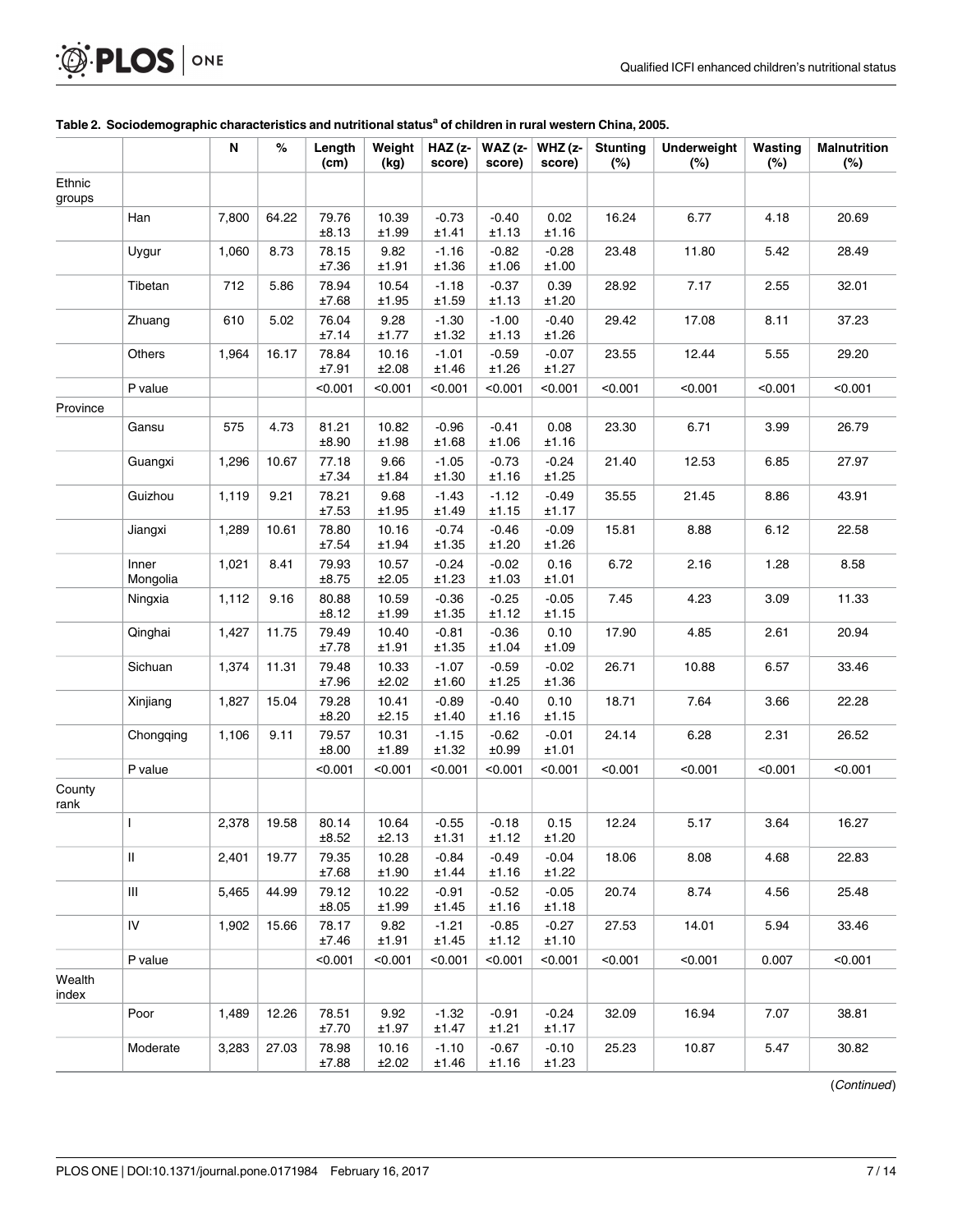#### **Table 2.** (Continued)

**OF PLOS** ONE

|                        |                                    | N     | $\%$  | Length<br>(cm)      | Weight<br>(kg)      | HAZ (z-<br>score)     | WAZ (z-<br>score)     | WHZ (z-<br>score) | <b>Stunting</b><br>(%) | Underweight<br>(%) | Wasting<br>(%) | <b>Malnutrition</b><br>(%) |
|------------------------|------------------------------------|-------|-------|---------------------|---------------------|-----------------------|-----------------------|-------------------|------------------------|--------------------|----------------|----------------------------|
|                        | Rich                               | 7,374 | 60.71 | 79.47               | 10.36               | $-0.68$               | $-0.34$               | 0.01              | 14.55                  | 6.15               | 3.77           | 18.60                      |
|                        |                                    |       |       | ±8.10               | ±2.00               | $\pm 1.38$            | ±1.12                 | ±1.17             |                        |                    |                |                            |
|                        | P value                            |       |       | < 0.001             | < 0.001             | < 0.001               | < 0.001               | < 0.001           | < 0.001                | < 0.001            | < 0.001        | < 0.001                    |
| Parity                 |                                    |       |       |                     |                     |                       |                       |                   |                        |                    |                |                            |
|                        | $\mathbf{1}$                       | 7,083 | 58.32 | 79.20<br>±8.15      | 10.25<br>±2.02      | $-0.80$<br>±1.40      | $-0.46$<br>±1.15      | $-0.03$<br>±1.17  | 17.84                  | 7.95               | 4.19           | 22.38                      |
|                        | $\overline{c}$                     | 4,337 | 35.71 | 79.22<br>$\pm 7.78$ | 10.26<br>$\pm 1.97$ | $-0.94$<br>$\pm 1.47$ | $-0.55$<br>±1.18      | $-0.06$<br>±1.21  | 21.35                  | 9.66               | 5.19           | 26.65                      |
|                        | $>= 3$                             | 726   | 5.98  | 79.42<br>$\pm 7.88$ | 10.31<br>±2.10      | $-1.11$<br>±1.44      | $-0.64$<br>±1.16      | $-0.10$<br>±1.19  | 26.07                  | 10.93              | 5.57           | 30.44                      |
|                        | P value                            |       |       | 0.791               | 0.723               | < 0.001               | < 0.001               | 0.291             | < 0.001                | 0.001              | 0.028          | < 0.001                    |
| Child's<br>gender      |                                    |       |       |                     |                     |                       |                       |                   |                        |                    |                |                            |
|                        | Male                               | 7,011 | 57.72 | 79.80<br>±7.88      | 10.50<br>±2.00      | $-0.92$<br>±1.43      | $-0.53$<br>±1.19      | $-0.05$<br>±1.22  | 21.05                  | 9.36               | 5.19           | 26.28                      |
|                        | Female                             | 5,135 | 42.28 | 78.42<br>±8.10      | 9.91<br>±1.97       | $-0.80$<br>±1.43      | $-0.46$<br>±1.13      | $-0.04$<br>±1.14  | 17.57                  | 7.89               | 3.87           | 21.78                      |
|                        | P value                            |       |       | < 0.001             | < 0.001             | < 0.001               | 0.003                 | 0.662             | < 0.001                | 0.005              | < 0.001        | < 0.001                    |
| Child's age<br>(month) |                                    |       |       |                     |                     |                       |                       |                   |                        |                    |                |                            |
|                        | $6 - 11$                           | 3,175 | 26.14 | 70.37<br>$\pm 4.27$ | 8.47<br>$\pm 1.32$  | $-0.30$<br>±1.47      | $-0.17$<br>±1.28      | 0.05<br>±1.30     | 9.75                   | 6.68               | 5.31           | 15.83                      |
|                        | $12 - 23$                          | 5,151 | 42.41 | 78.82<br>±4.91      | 10.06<br>±1.49      | $-0.87$<br>±1.41      | $-0.53$<br>±1.14      | $-0.13$<br>±1.18  | 19.03                  | 8.77               | 5.18           | 24.00                      |
|                        | $24 - 35$                          | 3,820 | 31.45 | 87.28<br>±5.08      | 12.03<br>$\pm 1.59$ | $-1.35$<br>±1.25      | $-0.75$<br>$\pm 1.02$ | $-0.02$<br>±1.07  | 28.63                  | 10.44              | 3.30           | 32.08                      |
|                        | P value                            |       |       | < 0.001             | < 0.001             | < 0.001               | < 0.001               | < 0.001           | < 0.001                | < 0.001            | < 0.001        | < 0.001                    |
| Mother's<br>education  |                                    |       |       |                     |                     |                       |                       |                   |                        |                    |                |                            |
|                        | No education                       | 4,278 | 35.22 | 78.87<br>±7.77      | 10.14<br>$\pm 1.98$ | $-1.09$<br>±1.45      | $-0.65$<br>±1.19      | $-0.09$<br>±1.19  | 24.67                  | 11.53              | 5.27           | 29.77                      |
|                        | Primary<br>school                  | 4,358 | 35.88 | 79.26<br>±8.07      | 10.29<br>±2.03      | $-0.84$<br>±1.45      | $-0.47$<br>±1.16      | $-0.02$<br>±1.21  | 19.19                  | 8.22               | 4.63           | 23.97                      |
|                        | Junior high<br>school              | 2,918 | 24.02 | 79.43<br>±8.11      | 10.28<br>$\pm 1.97$ | $-0.70$<br>±1.33      | $-0.41$<br>±1.10      | $-0.05$<br>±1.14  | 14.61                  | 6.40               | 4.04           | 19.37                      |
|                        | Senior high<br>school and<br>above | 592   | 4.87  | 80.36<br>±8.51      | 10.64<br>±2.13      | $-0.38$<br>±1.39      | $-0.13$<br>±1.14      | 0.12<br>±1.17     | 10.42                  | 4.15               | 2.95           | 13.37                      |
|                        | P value                            |       |       | 0.001               | < 0.001             | <0.001                | < 0.001               | < 0.001           | < 0.001                | < 0.001            | 0.023          | < 0.001                    |
| Mother's<br>age (year) |                                    |       |       |                     |                     |                       |                       |                   |                        |                    |                |                            |
|                        | $25$                               | 4,293 | 35.34 | 77.78<br>±7.85      | 9.93<br>±1.94       | $-0.80$<br>±1.40      | $-0.47$<br>±1.14      | $-0.04$<br>±1.17  | 18.08                  | 7.88               | 4.06           | 22.74                      |
|                        | $25 - 29$                          | 4,564 | 37.58 | 80.15<br>±7.87      | 10.48<br>±2.01      | $-0.90$<br>±1.46      | $-0.50$<br>±1.18      | $-0.03$<br>±1.19  | 20.05                  | 9.14               | 4.84           | 24.97                      |
|                        | $>= 30$                            | 3,289 | 27.08 | 79.82<br>±8.13      | 10.37<br>±2.04      | $-0.92$<br>±1.44      | $-0.53$<br>±1.16      | $-0.07$<br>±1.21  | 20.90                  | 9.31               | 5.09           | 25.69                      |
|                        | P value                            |       |       | < 0.001             | < 0.001             | <0.001                | 0.087                 | 0.389             | 0.007                  | 0.051              | 0.084          | 0.008                      |
| <b>ICFI</b>            |                                    |       |       |                     |                     |                       |                       |                   |                        |                    |                |                            |
|                        | Qualified                          | 6,004 | 49.43 | 80.43<br>±7.66      | 10.51<br>±1.94      | $-0.82$<br>±1.40      | $-0.46$<br>±1.11      | $-0.04$<br>±1.16  | 17.68                  | 7.43               | 4.12           | 22.01                      |

(Continued)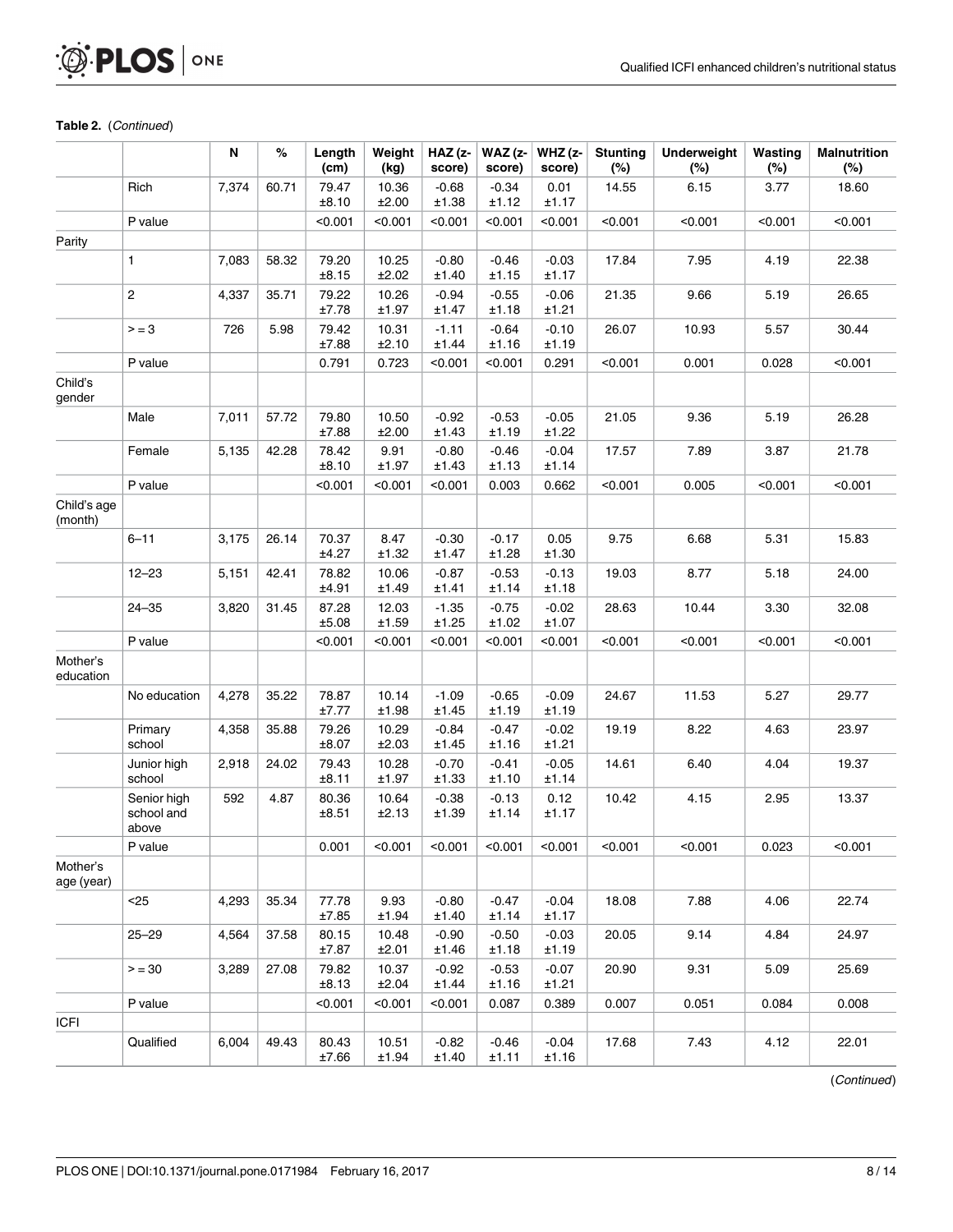#### <span id="page-8-0"></span>**Table 2.** (Continued)

|              |                 | N      | %      | Length<br>(c <sub>m</sub> ) | Weiaht<br>(kg) | HAZ (z-<br>score) | $WAZ(z-)$<br>score) | WHZ (z- $\vert$<br>score) | Stunting<br>$(\%)$ | <b>Underweight</b><br>(%) | Wasting<br>(%)   | <b>Malnutrition</b><br>$(\%)$ |
|--------------|-----------------|--------|--------|-----------------------------|----------------|-------------------|---------------------|---------------------------|--------------------|---------------------------|------------------|-------------------------------|
|              | Unqualified     | 6,142  | 50.57  | 77.94<br>±8.15              | 9.98<br>±2.04  | $-0.92$<br>±1.47  | $-0.54$<br>±1.22    | $-0.05$<br>±1.22          | 21.60              | 10.13                     | 5.18             | 26.90                         |
|              | P value         |        |        | < 0.001                     | < 0.001        | < 0.001           | < 0.001             | 0.541                     | < 0.001            | < 0.001                   | 0.007            | < 0.001                       |
|              | OR <sup>a</sup> |        |        |                             |                |                   |                     | ٠                         | 0.77               | 0.75                      | 0.81             | 0.76                          |
|              | 95% CI          |        |        |                             |                |                   |                     | $\blacksquare$            | $0.69 - 0.85$      | $0.64 - 0.86$             | $0.67 -$<br>0.98 | $0.69 - 0.84$                 |
| <b>TOTAL</b> |                 | 12.146 | 100.00 | 79.22<br>±8.00              | 10.25<br>±2.01 | $-0.87$<br>±1.43  | $-0.50$<br>±1.16    | $-0.05$<br>±1.19          | 19.57              | 8.74                      | 4.63             | 24.37                         |

a: ref = Unqualified ICFI; ethnic group, province, county rank, wealth index, mother's education, mother's age, parity, child's gender and child's age were adjusted in GEE models.

#### doi:10.1371/journal.pone.0171984.t002

[Table](#page-9-0) 3 shows the OLS and QR results obtained for children's length, weight, HAZ, WAZ, and WHZ as outcomes variables. After adjusting for related variables, the β-estimates indicated that children's length, weight, HAZ and WAZ were associated with qualified ICFI. The OLS model showed that qualified ICFI led to an increase in children's length by 0.62 cm more than unqualified ICFI in all of the children. The QR model showed that children's length was





doi:10.1371/journal.pone.0171984.g001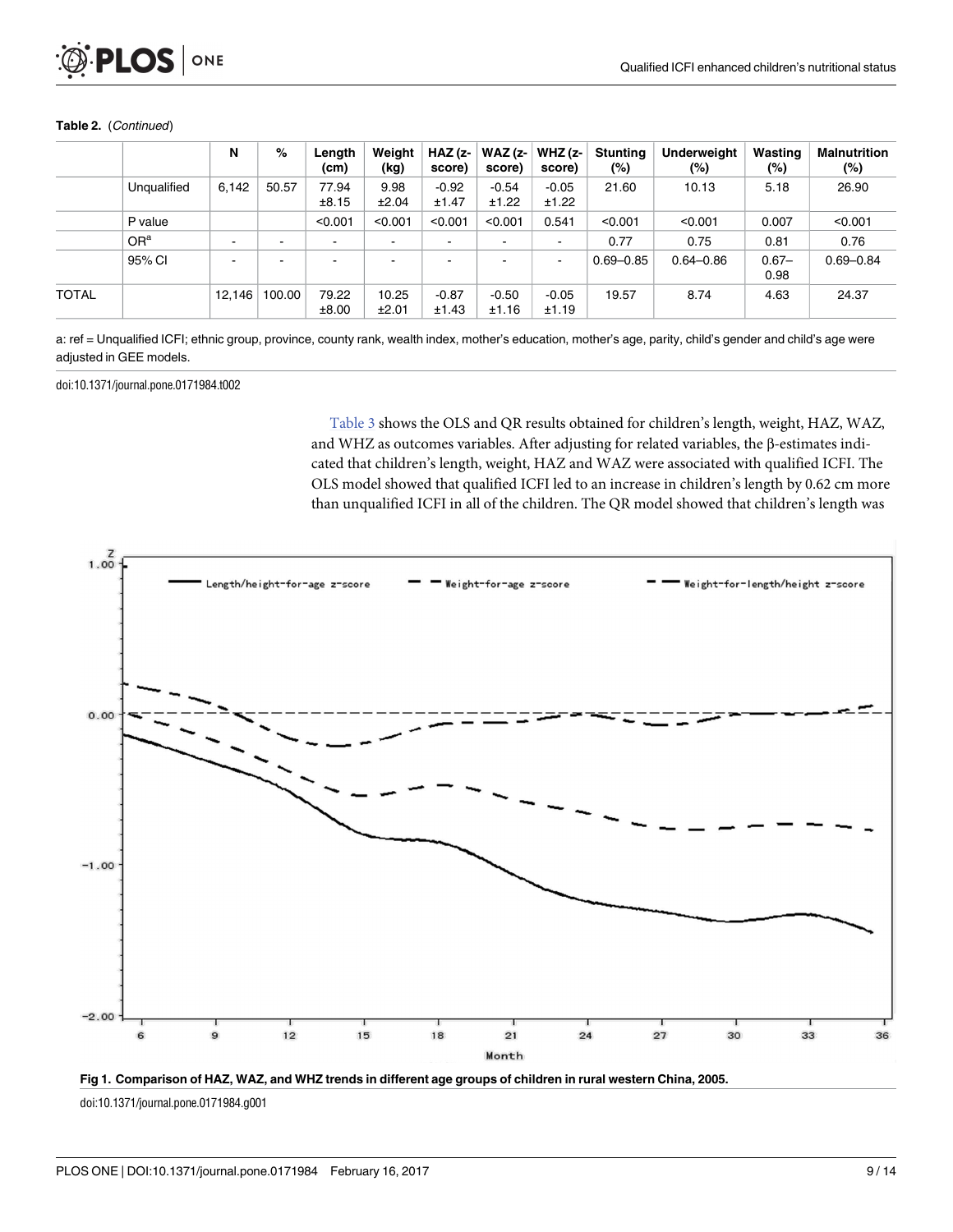<span id="page-9-0"></span>



**[Fig](#page-5-0) 2. Distribution of ICFI of children in rural western China, 2005.**

doi:10.1371/journal.pone.0171984.g002

significantly associated with qualified ICFI from the 10th quantile to the 90th quantile. Moreover, the effect of qualified ICFI decreased as the child's length distribution shifted from 10th quantile to 90th quantile [\(Fig](#page-10-0) 3). For example, for those in the three locations (10th quantile, 50th quantile and 90th quantile), qualified ICFI led to increases in children's length of 0.76, 0.49 and 0.34 cm. In practical terms, the QR results suggested that qualified ICFI had a greater effect on children with unhealthy length, that is, greater than or equal to the 10th quantile ( $\beta$  = 0.76 cm).

|              | Table 3. Association between qualified ICFI and children's nutritional status using QR and OLS models for different quantiles of physical |  |  |
|--------------|-------------------------------------------------------------------------------------------------------------------------------------------|--|--|
| development. |                                                                                                                                           |  |  |

|              |      | Length                  | Weight                        | <b>HAZ</b>         | <b>WAZ</b>                    | <b>WHZ</b>                 |
|--------------|------|-------------------------|-------------------------------|--------------------|-------------------------------|----------------------------|
| poor         | 10th | 0.76(0.53 to 0.99)      | 0.20(0.14 to 0.26)            | 0.17(0.10 to 0.24) | 0.14(0.08 to 0.21)            | $0.05$ (-0.02 to 0.13)     |
|              | 20th | $0.65(0.47)$ to $0.83$  | $0.12(0.07 \text{ to } 0.18)$ | 0.09(0.03 to 0.15) | 0.10(0.04 to 0.15)            | $0.03$ (-0.03 to 0.10)     |
|              | 30th | 0.65(0.49 to 0.82)      | 0.15(0.09 to 0.20)            | 0.09(0.04 to 0.15) | $0.08(0.02 \text{ to } 0.13)$ | $0.00$ (-0.06 to 0.05)     |
| intermediate | 40th | 0.58(0.40 to 0.75)      | 0.12(0.06 to 0.18)            | 0.07(0.02 to 0.12) | 0.05(0.01 to 0.10)            | $-0.04$ ( $-0.10$ to 0.02) |
|              | 50th | 0.49(0.32 to 0.67)      | 0.10(0.04 to 0.16)            | 0.06(0.01 to 0.11) | $0.03$ (-0.01 to 0.08)        | $-0.05$ ( $-0.10$ to 0.00) |
|              | 60th | 0.47(0.30 to 0.63)      | 0.09(0.03 to 0.15)            | 0.07(0.02 to 0.12) | $0.03$ (-0.02 to 0.08)        | $-0.05$ ( $-0.10$ to 0.00) |
| good         | 70th | $0.52(0.33)$ to $0.70)$ | 0.06(0.00 to 0.12)            | 0.10(0.04 to 0.16) | $0.02$ (-0.03 to 0.06)        | $-0.05$ ( $-0.10$ to 0.00) |
|              | 80th | 0.52(0.35 to 0.70)      | $0.03$ (-0.04 to 0.10)        | 0.10(0.03 to 0.16) | $0.01$ (-0.04 to 0.06)        | $-0.05$ ( $-0.11$ to 0.02) |
|              | 90th | 0.34(0.09 to 0.59)      | $0.04$ (-0.05 to 0.14)        | 0.11(0.04 to 0.19) | $-0.01$ ( $-0.08$ to 0.06)    | $-0.03$ ( $-0.11$ to 0.05) |
| <b>OLS</b>   |      | 0.62 (0.46 to 0.77)     | 0.11(0.06 to 0.16)            | 0.11(0.06 to 0.17) | 0.07(0.03 to 0.11)            | $-0.01$ ( $-0.05$ to 0.04) |

CI: confidence interval; OLS: ordinary least squares; QR: quantiles regression; values are β-estimates (95%CI);

Ethnic group, province, county rank, wealth index, mother's education, mother's age, parity, child's gender and child's age were adjusted in QR and OLS models.

doi:10.1371/journal.pone.0171984.t003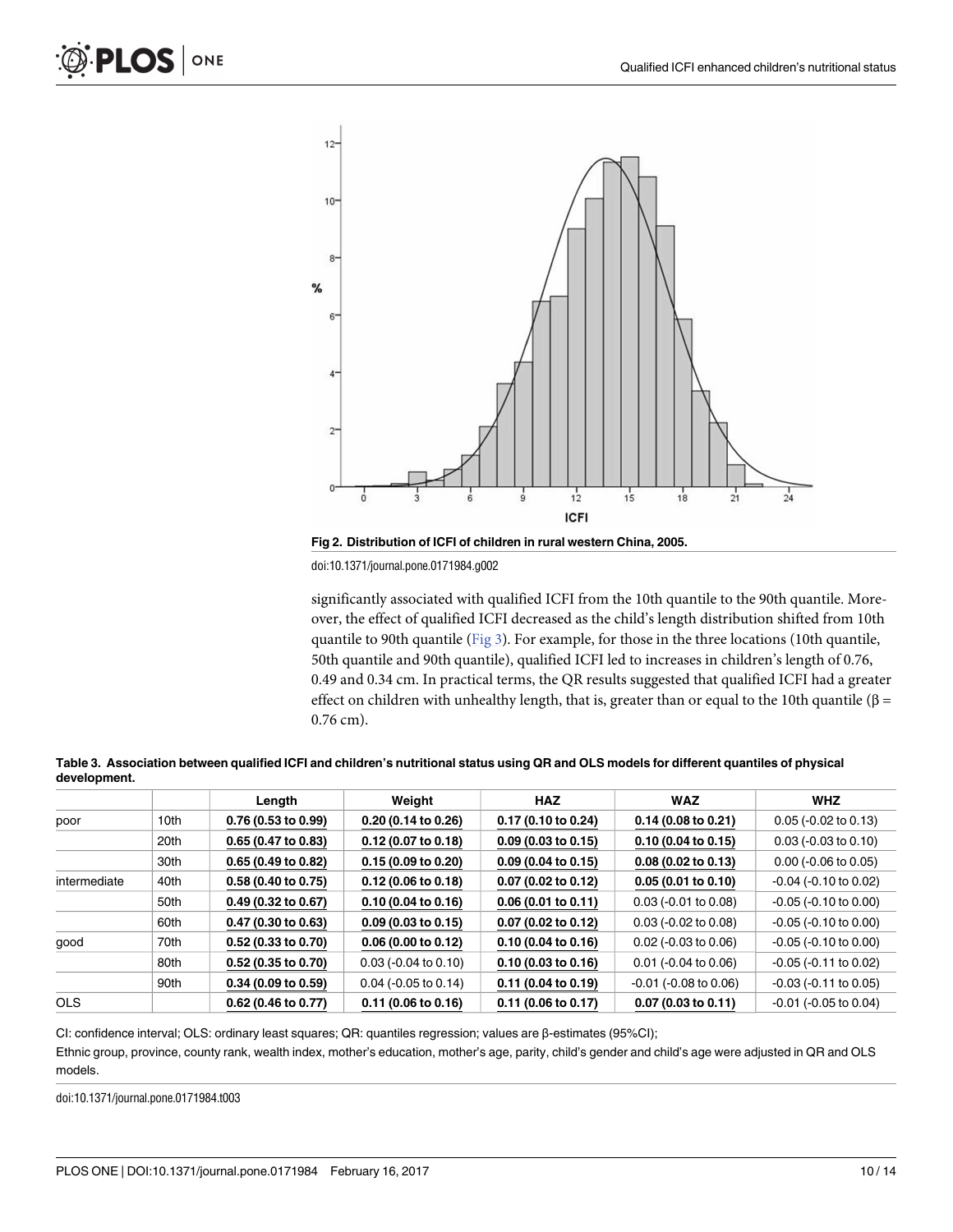<span id="page-10-0"></span>

**[Fig](#page-9-0) 3.** (A) This figure clearly indicates that regression coefficients varied by quantiles of children's height after controlling for confounding factors. (B) This figure clearly indicates that regression coefficients varied by quantiles of children's weight after controlling for confounding factors.

doi:10.1371/journal.pone.0171984.g003

The OLS model showed that qualified ICFI led to an increase in children's weight by 0.11 kg more than unqualified ICFI in all of the children. The QR model showed that children's weight was significantly associated with qualified ICFI from the 10th quantile to the 70th quantile. Moreover, the effect of qualified ICFI decreased as the child's weight distribution shifted from the 10th quantile to the 70th quantile (Fig 3). For example, for those in the three locations (10th quantile, 40th quantile and 70th quantile), ICFI led to increases in children's weight by 0.20 kg, 0.12 kg and 0.06 kg. In practical terms, the QR results suggested that qualified ICFI had a greater effect on children with unhealthy weight, that is, greater than or equal to the 10th quantile ( $\beta$  = 0.20 kg). This trend in children's weight was consistent with the trend in children's length.

Children's HAZ was significantly associated with qualified ICFI from the 10th quantile to the 90th quantile. Moreover, the effect of qualified ICFI decreased as the child's length distribution shifted from the 10th quantile (β = 0.17) to the 20th quantile (β = 0.09), and the effect of qualified ICFI remained consistent from the 20th quantile (β = 0.09) to the 90th quantile  $(β = 0.11)$ . In practical terms, the OR results suggested that qualified ICFI had a greater effect on children with unhealthy HAZ, that is, greater than or equal to the 10th quantile ( $\beta = 0.17$ ).

Children's WAZ was significantly associated with qualified ICFI from the 10th quantile to the 40th quantile. Moreover, the effect of qualified ICFI decreased as the child's WAZ distribution shifted from the 10th quantile (β = 0.14) to the 90th quantile (β = -0.01). In practical terms, the QR results suggested that qualified ICFI had a greater effect on children with unhealthy WAZ, that is, greater than or equal to the 10th quantile ( $\beta$  = 0.14). However, a significant association between qualified ICFI and children's WAZ from the 50th quantile to the 90th quantile was not observed. However, the effect of qualified ICFI decreased as the children's WHZ distribution shifted from the 10th quantile (β = 0.05) to the 90th quantile (β = -0.01).

From these results, we concluded that qualified ICFI was positively associated with children's physical development in length, weight, HAZ and WAZ. As physical status worsened, the effect of qualified ICFI on children's length, weight, HAZ, WAZ and WHZ increased.

#### **Discussion**

#### Summary of main results

Our findings indicated that qualified ICFI was positively associated with children's physical development in length, weight, HAZ and WAZ in rural western China. Qualified ICFI was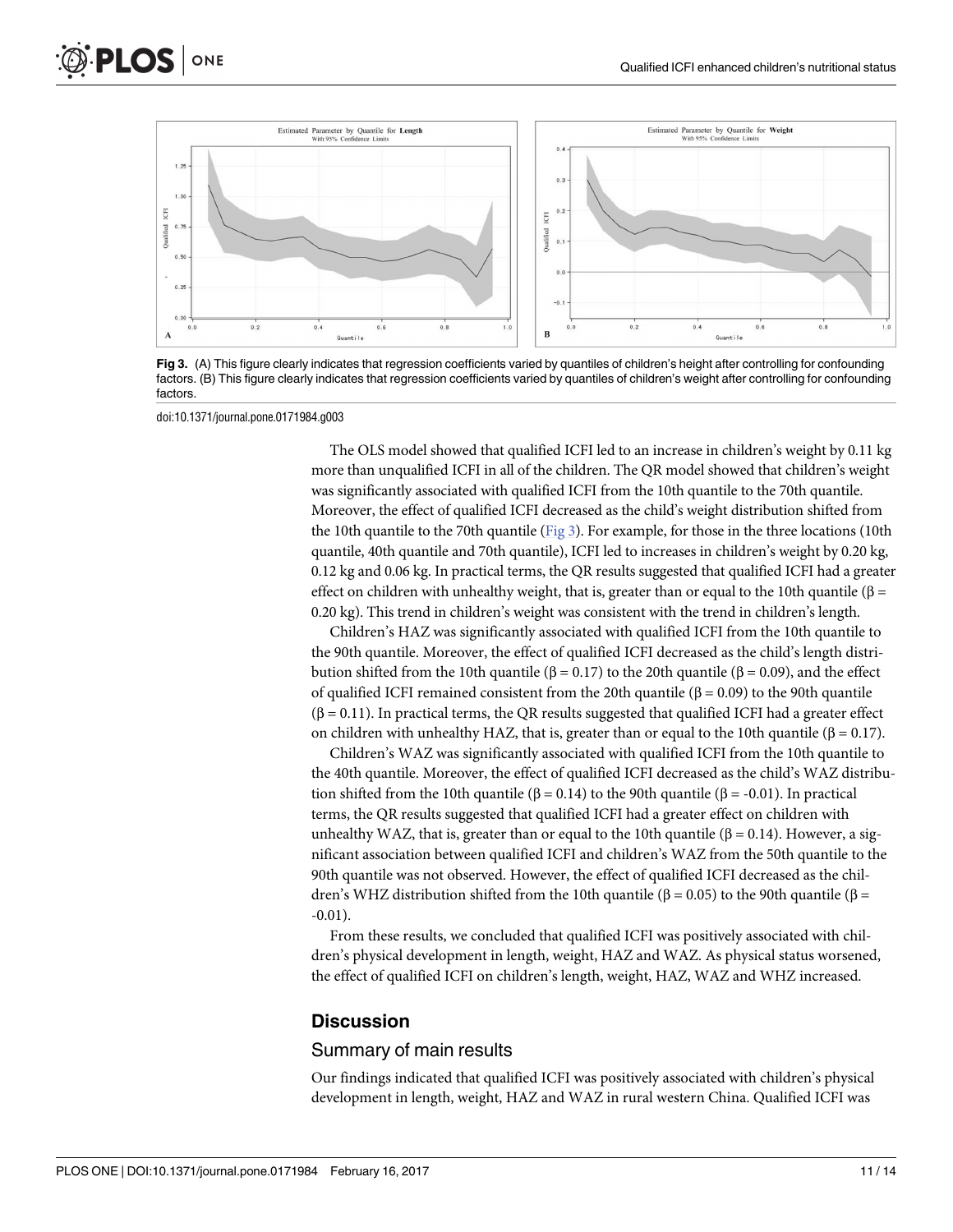<span id="page-11-0"></span>associated with lower risk of child malnutrition. As physical status worsened, the effects of qualified ICFI on children's length, weight, HAZ and WAZ increased. These findings were important in that infants and young children, and their ICFIs can be used to identify children at lower risk for malnutrition.

#### Association between ICFI and children's physical development

Currently, most research has focused on understanding the relationship between ICFI and Z values (HAZ, WAZ and WHZ) and thus has indirectly aimed to understand the relationship between ICFI and nutritional status in infants and young children. Our results demonstrated that ICFI was significantly associated with height, weight, HAZ and WAZ. Children of the qualified ICFI had higher height, weight, HAZ and WAZ than children of the unqualified ICFI ( $\beta$  = 0.62 cm;  $\beta$  = 0.11 kg;  $\beta$  = 0.11;  $\beta$  = 0.07). The ICFI was significantly associated with weight and HAZ especially from the 10th quantile to the 90th quantile. Other reports have suggested that the ICFI was significantly associated with HAZ and WAZ in several countries including India, Burkina Faso and parts of Latin America [[15](#page-13-0)–[17](#page-13-0)]. In India, Neha Lohia and Shobha A Udipi constructed an ICFI scoring system as described by Ruel and Moursi et al. They found that the ICFI was significantly associated with the length-for-age z scores (LAZ) of children aged 6–24 months [[15](#page-13-0)]. In Burkina Faso, Sawadago et al. also found that the ICFI was significantly and positively related to HAZ in children aged 6–23 months [[17](#page-13-0)]. In China, related research was conducted by Ma et al. Their study found that the ICFI was positively associated with LAZ and WAZ among 18-month-old children in urban Shanghai [\[18\]](#page-13-0).

In our study, we found that the quality of complementary feeding played a substantial role in poor physical development. In percentiles of poor physical development, the coefficients between the ICFI and complementary feeding indicators were larger than in percentiles of good physical development. The effect of qualified ICFI decreased as children's HAZ distribution shifted from the 10th quantile ( $\beta$  = 0.17) to the 90th quantile ( $\beta$  = 0.11).

Additionally, the ICFI was significantly associated with WAZ from the 10th quantile ( $\beta$  = 0.14) to the 40th quantile (β = 0.05). In GEE models, children with qualified ICFI were less likely to be classified as stunting, underweight, wasting and overall malnutrition than children with unqualified ICFI (OR = 0.77, 95% CI = 0.69–0.85; OR = 0.75, 95% CI = 0.64–0.86;  $OR = 0.81, 95\% \text{ CI} = 0.67 - 0.98; \text{ OR} = 0.76, 95\% \text{ CI} = 0.69 - 0.84$ ). For poor physical development of infants and young children, feeding quality was more important, and physical development was more likely to be influenced by feeding. Guidance on feeding practices should be produced by health professionals to reduce malnutrition in rural western China.

#### Application of ICFI in evaluating feeding practices of infants and young children

Ruel [[8\]](#page-13-0) first proposed the concept of an Infant and Child Feeding Index (ICFI) and the development of a multi-dimensional assessment scale with five indicators, including breastfeeding, bottle feeding or none, type of food, frequency of feeding food, general feeding frequency. The ICFI was primarily used for infants and young children between 6–36 months old who were divided into 3 subgroups: 6–8 months, 9–11 months, and 12–35 months. The children's growth was closely linked to complementary feeding practices at 6–36 months. Rapid growth in infants and young children at 6–36 months often led to malnutrition. Other scholars' studies on the ICFI have expanded to examine variables such as time of complementary feeding and dietary diversity. Most formulas to calculate ICFI have been based on the WHO feeding guidelines, taking into account differences by region. Qualified ICFI was defined as a feeding index score that equated to a proportion greater than 60% of the total score.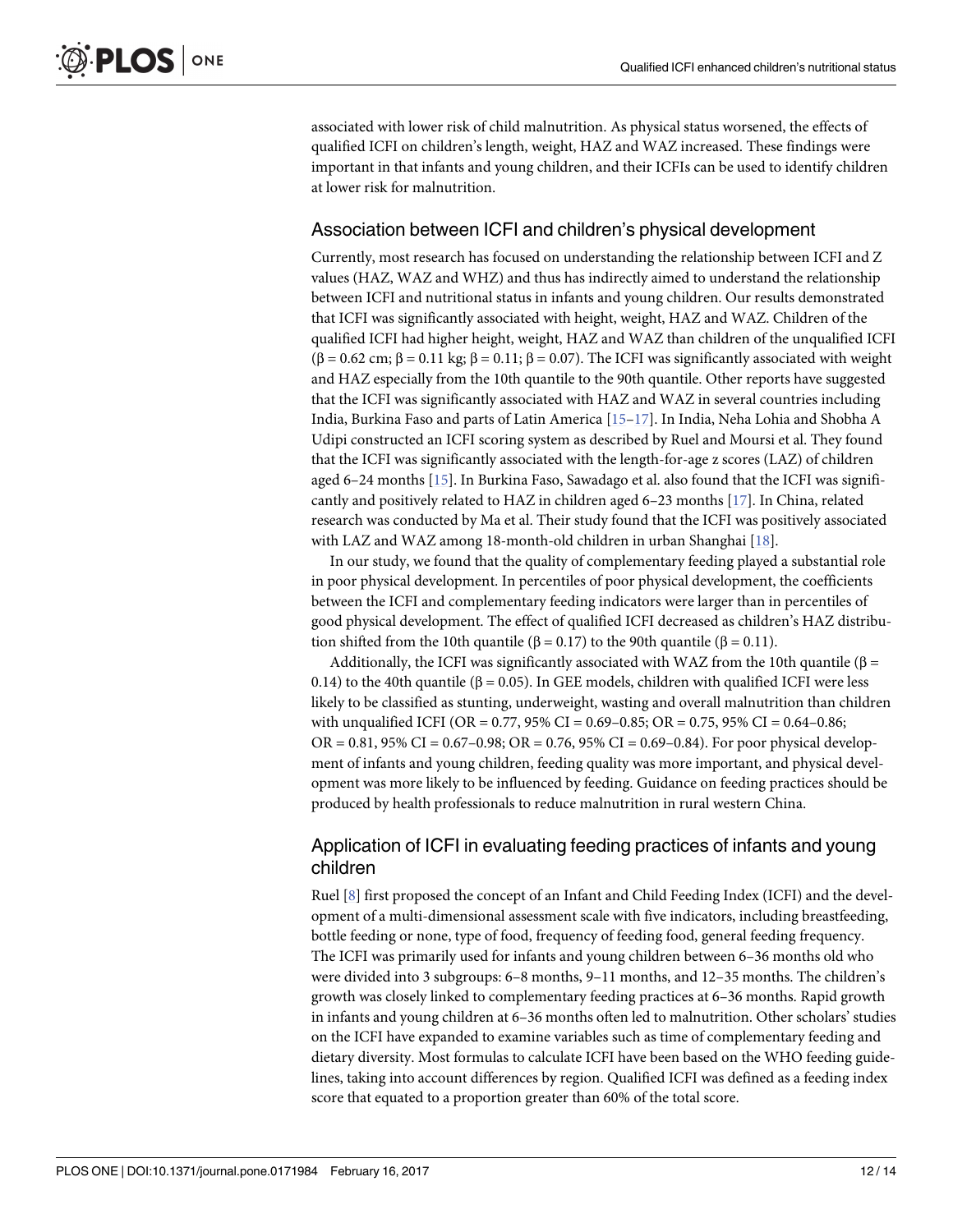<span id="page-12-0"></span>The ICFI in this paper was based on the WHO feeding guidelines and took into account the ICFI formula developed by Ruel and Menon and the ICFI scoring system developed by Lai Jian-qiang for use in China. Breastfeeding, bottle feeding or none, type of food, frequency of feeding food, general feeding frequency, first complementary feeding time and dietary diversity were the main indicators in this study's multi-dimensional assessment. In this study, the ICFI was divided into 3 age groups: 6–8 months, 9–11 months and 12–35 months. To take into account the recommendations of the National Institute for Nutrition and Health, Chinese Center for Disease Control and Prevention, qualified ICFI referred to a score exceeding 60% of the total ICFI score. In this paper, qualified ICFI  $> 13.8$  and unqualified ICFI  $\leq 13.8$ .

#### Strengths and limitations

The major strength of the study was the use of QR. From the minimum to the maximum response, this regression model for the height, weight, HAZ, WAZ and WHZ of children offered a more comprehensive view than other regression models of the relationship between ICFI and physical development. Using multiple quantiles in the model, we were able to gain a more complete understanding of how the height, weight, HAZ, WAZ and WHZ distributions were affected by the ICFI. Further strengths of this study included the ICFI scoring system used in this paper, which was based on the following: the WHO feeding guidelines, the ICFI formula developed by Ruel and Menon and the ICFI scoring system developed by Lai Jianqiang for use in China. Hence, the ICFI was able to properly assess children's feeding practices in this study.

This study also had some limitations. Recall bias existed in this study because all of the feeding information was obtained through mothers' recall. Additionally, as this was a cross-sectional study, the infants and young children were of different ages at the time of the survey, which might have affected the accuracy of estimating the magnitude of complementary feeding practices.

#### **Supporting information**

**S1 [File.](http://www.plosone.org/article/fetchSingleRepresentation.action?uri=info:doi/10.1371/journal.pone.0171984.s001) Blank copy of the questionnaire (in English).** (PDF)

#### **Author Contributions**

**Writing – original draft:** PQ BM RZ JY DL.

**Writing – review & editing:** DW SD HY.

#### **References**

- **[1](#page-1-0).** Black RE, Victora CG, Walker SP, Bhutta ZA, Christian P, de Onis M, et al. Maternal and child undernutrition and overweight in low-income and middle-income countries. Lancet. 2013 Aug 3; 382(9890): 427–451. doi: [10.1016/S0140-6736\(13\)60937-X](http://dx.doi.org/10.1016/S0140-6736(13)60937-X) PMID: [23746772](http://www.ncbi.nlm.nih.gov/pubmed/23746772)
- **[2](#page-1-0).** Langendorf C, Roederer T, de Pee S, Brown D, Doyon S, Mamaty AA, et al. Preventing acute malnutrition among young children in crises: a prospective intervention study in Niger. PLoS Med. 2014 Sep 2; 11(9): e1001714. doi: [10.1371/journal.pmed.1001714](http://dx.doi.org/10.1371/journal.pmed.1001714) PMID: [25180584](http://www.ncbi.nlm.nih.gov/pubmed/25180584)
- **[3](#page-1-0).** Watkins K, Quattri M. The States of the World's Children 2016: A fair chance for every child. New York: The United Nations Children's Fund (UNICEF); 2016:1–184. Available: [https://www.unicef.org/](https://www.unicef.org/publications/files/UNICEF_SOWC_2016.pdf) [publications/files/UNICEF\\_SOWC\\_2016.pdf](https://www.unicef.org/publications/files/UNICEF_SOWC_2016.pdf)
- **[4](#page-2-0).** World Health Organization Multicenter Growth Reference Study Group. WHO child growth standards: length/height-for-age, weight-forage, weight-for-length, weight-for-height and body mass index-for-age: